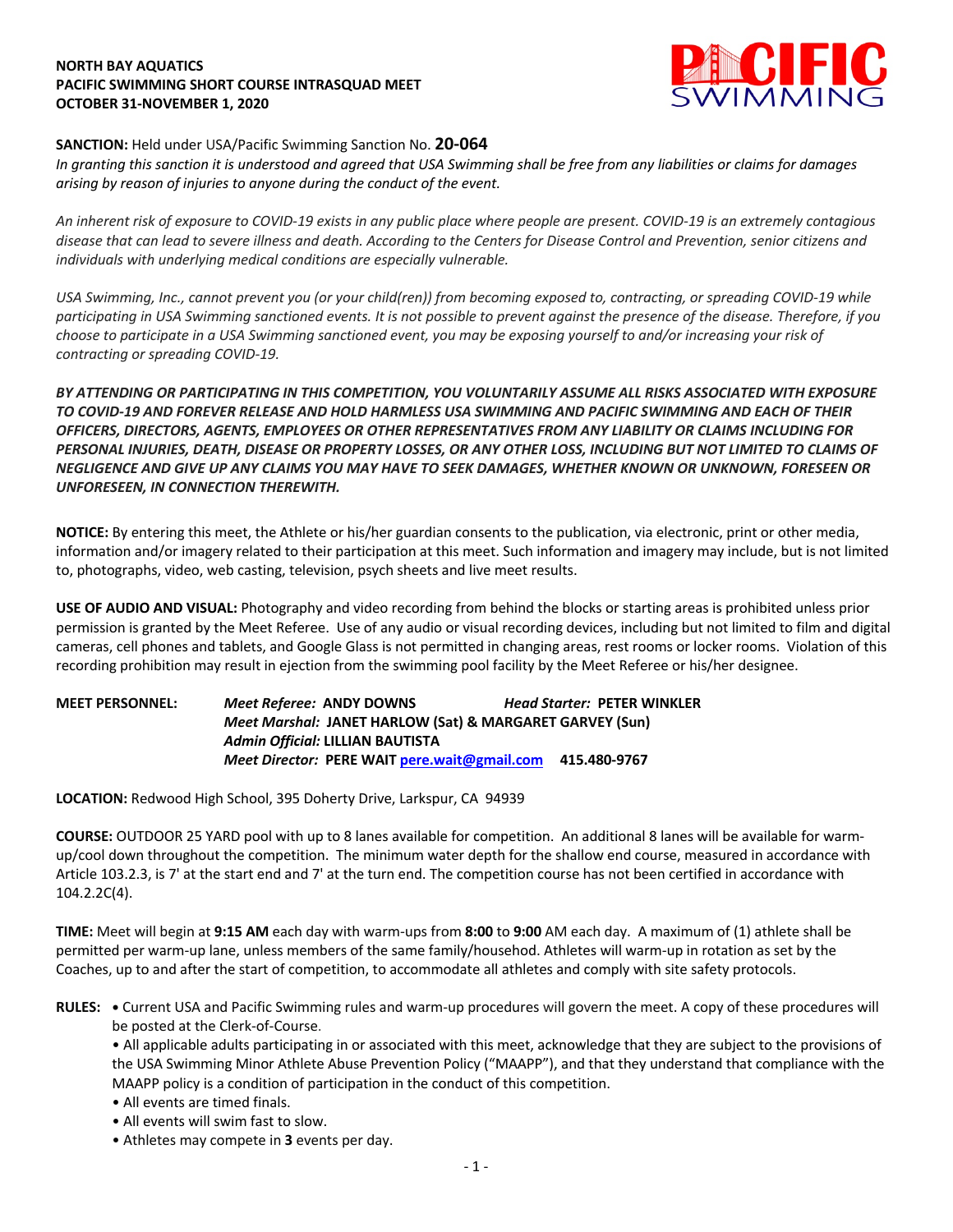- All Athletes ages 12 and under should complete competition within four (4) hours.
- Entries will be accepted until the meet is full.
- **•** If local conditions warrant it the Meet Referee, with the concurrence of the Meet Director, may require a mandatory scratch down. Immediate cash refunds will be made for any mandatory scratches.
- **All Coaches and Officials must wear their USA Swimming membership cards in a visible manner.**
- **• Spectators are not permitted on the pool deck or inside the pool facility.**

**• All applicable Marin County, City of Larkspur and State of California Public Health requirements for protection against COVID-19 will apply. All persons in the facility must be masked (with the exception of athletes during warm up, warm down, and actual competition). The Meet Director and Meet Referee may remove any individual who does not comply.** 

**UNACCOMPANIED ATHLETES:** Any USA Swimming Athlete-Member competing at the meet must be accompanied by a USA Swimming Member-Coach for the purposes of Athlete supervision during warm-up, competition and warm-down. If a Coach-Member of the Athlete's USA Swimming Club does not attend the meet to serve in said supervisory capacity, it is the responsibility of the Athlete or the Athlete's legal guardian to arrange for supervision by a USA Swimming Member-Coach. The Meet Director or Meet Referee may assist the Athlete in making arrangements for such supervision; however, it is recommended that such arrangements be made in advance of the meet by the Athlete's USA Swimming Club Member-Coach.

**RACING STARTS:** Athletes must be certified by a USA Swimming member-coach as being proficient in performing a racing start or must start the race in the water. It is the responsibility of the Athlete or the Athlete's legal guardian to ensure compliance with this requirement.

**RESTRICTIONS:** • Smoking and the use of other tobacco products is prohibited on the pool deck, in the locker rooms, in spectator

- seating, on standing areas and in all areas used by Athletes, during the meet and during warm-up periods.
- Sale and use of alcoholic beverages is prohibited in all areas of the meet venue.
- No glass containers are allowed in the meet venue.
- No propane heater is permitted except for snack bar/meet operations.
- All shelters must be properly secured.
- Deck Changes are prohibited.

• Destructive devices, to include but not limited to, explosive devices and equipment, firearms (open or concealed), blades, knives, mace, stun guns and blunt objects are strictly prohibited in the swimming facility and its surrounding areas. If observed, the Meet Referee or his/her designee may ask that these devices be stored safely away from the public or removed from the facility. Noncompliance may result in the reporting to law enforcement authorities and ejection from the facility. Law enforcement officers (LEO) are exempt per applicable laws.

• Operation of a drone, or any other flying apparatus, is prohibited over the venue (pools, Athlete/Coach areas, Spectator areas and open ceiling locker rooms) any time Athletes, Coaches, Officials and/or Spectators are present.

**ELIGIBILITY:** • Athletes must be current members of USA Swimming and enter their name and registration number on the meet entry card as they are shown on their Registration Card. If this is not done, it may be difficult to match the Athlete with the registration and times database. The meet host will check all Athlete registrations against the SWIMS database and if not found to be registered, the Meet Director shall accept the registration at the meet (a \$10 surcharge will be added to the regular registration fee). Duplicate registrations will be refunded by mail.

• Meet is open only to qualified athletes registered with **North Bay Aquatics.** Athletes who are unattached but training with **North Bay Aquatics** are eligible to compete.

• Entries with **"NO TIME" will be accepted.**

• Disabled Athletes are welcome to attend this meet and should contact the Meet Director or Meet Referee regarding any special accommodations on entry times and seeding per Pacific Swimming policy.

• Athletes 19 years of age and over may compete in the meet for time only, no awards. Such Athletes must have met standards for the 17-18 age group.

• The Athlete's age will be the age of the Athlete on the first day of the meet.

**ENTRY FEES:** \$20.00 flat fee per Athlete. Entries will be billed by the Club to the Athlete's account.

**ONLINE ENTRIES:** None – all entries will be team entries.

## **TEAM ENTRIES:** A sd3 entry file must be submitted by **October 25, 2020 to MEET DIRECTOR**.

**CHECK-IN:** The meet shall be pre-seeded. Athletes shall report to the bull-pen area at their scheduled time for each event.